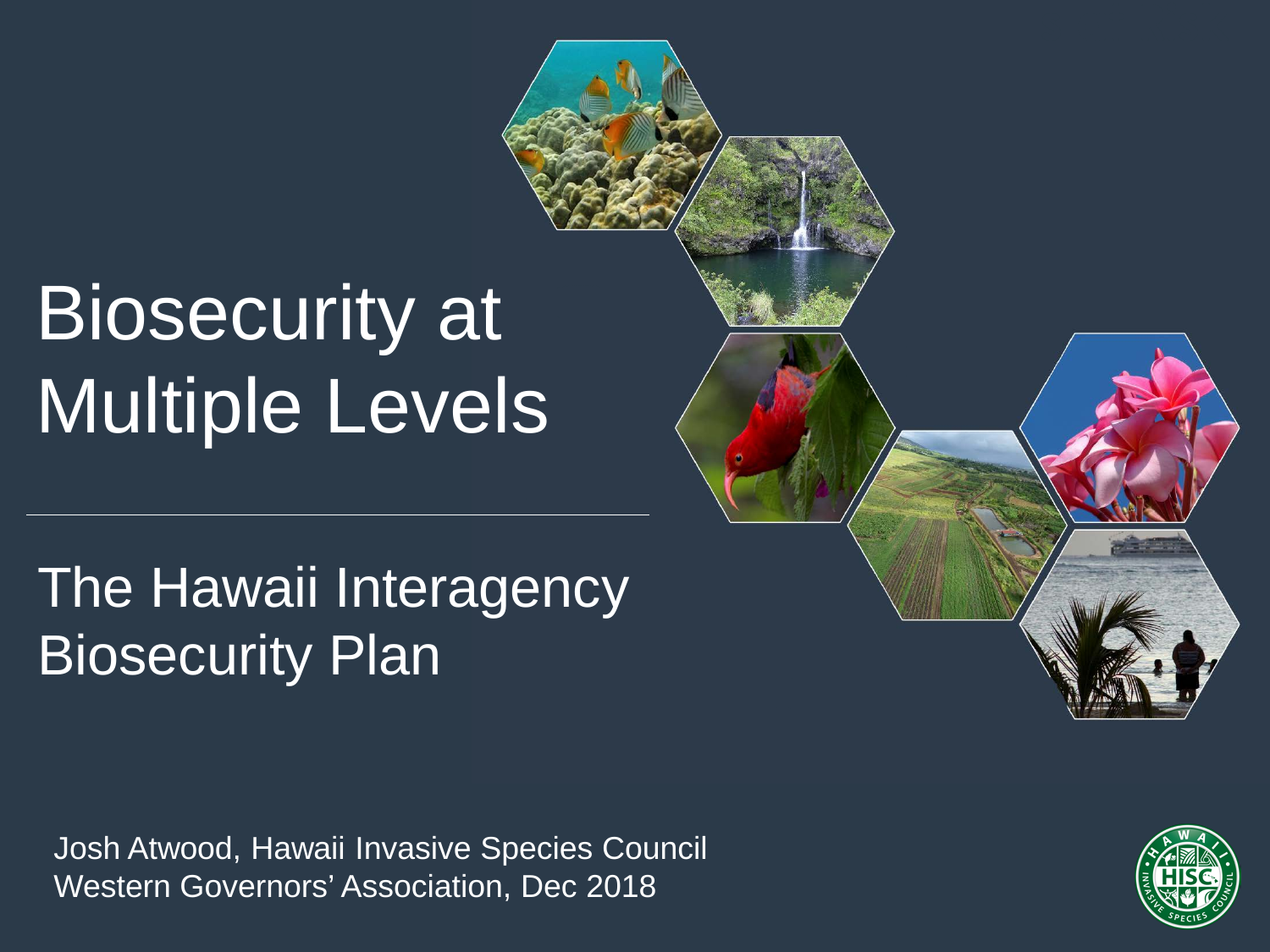Global hotspots and correlates of alien species richness across taxonomic groups

Dawson et al. 2017, *Ecology & Evolution*, 1(186)

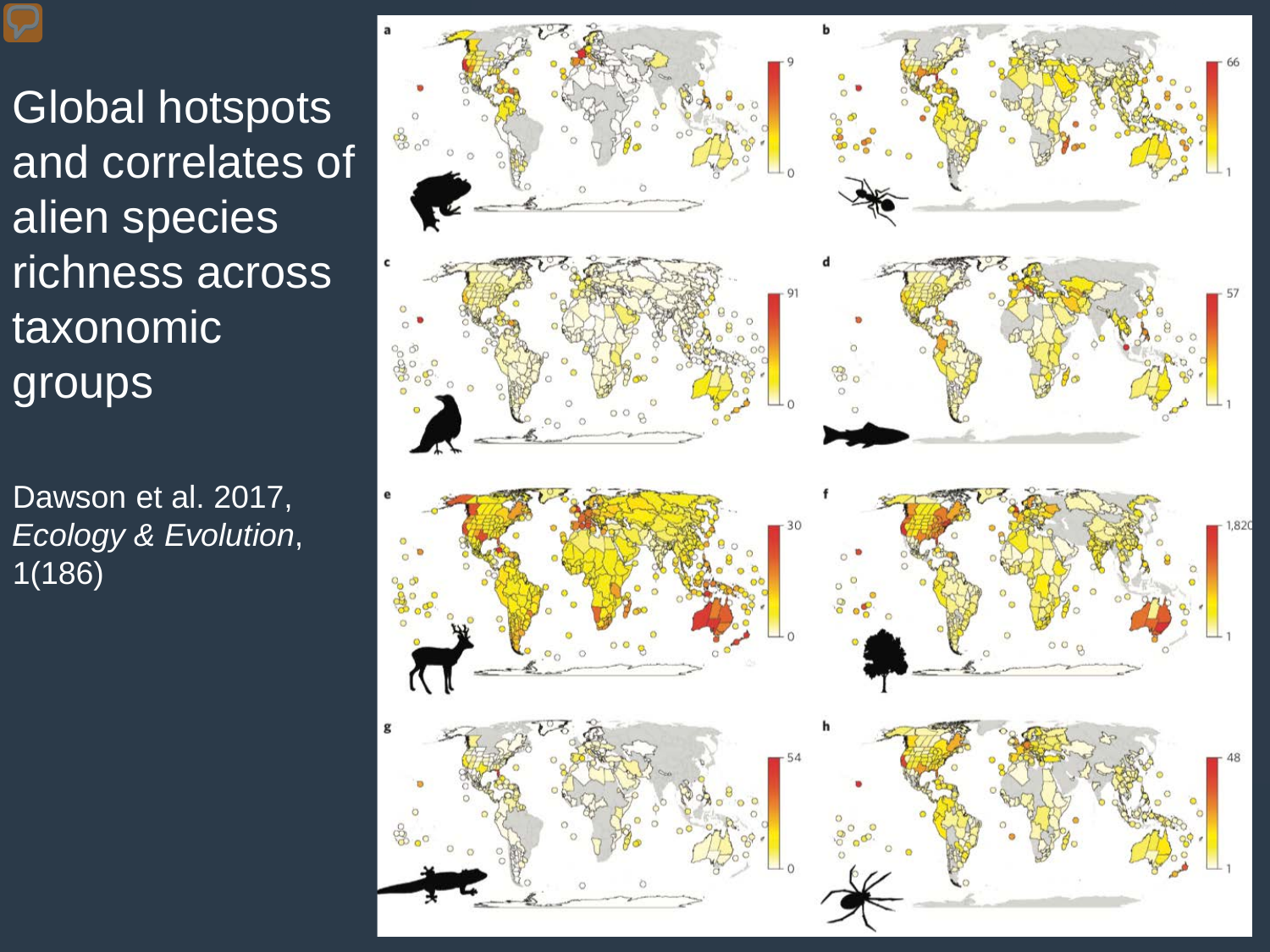

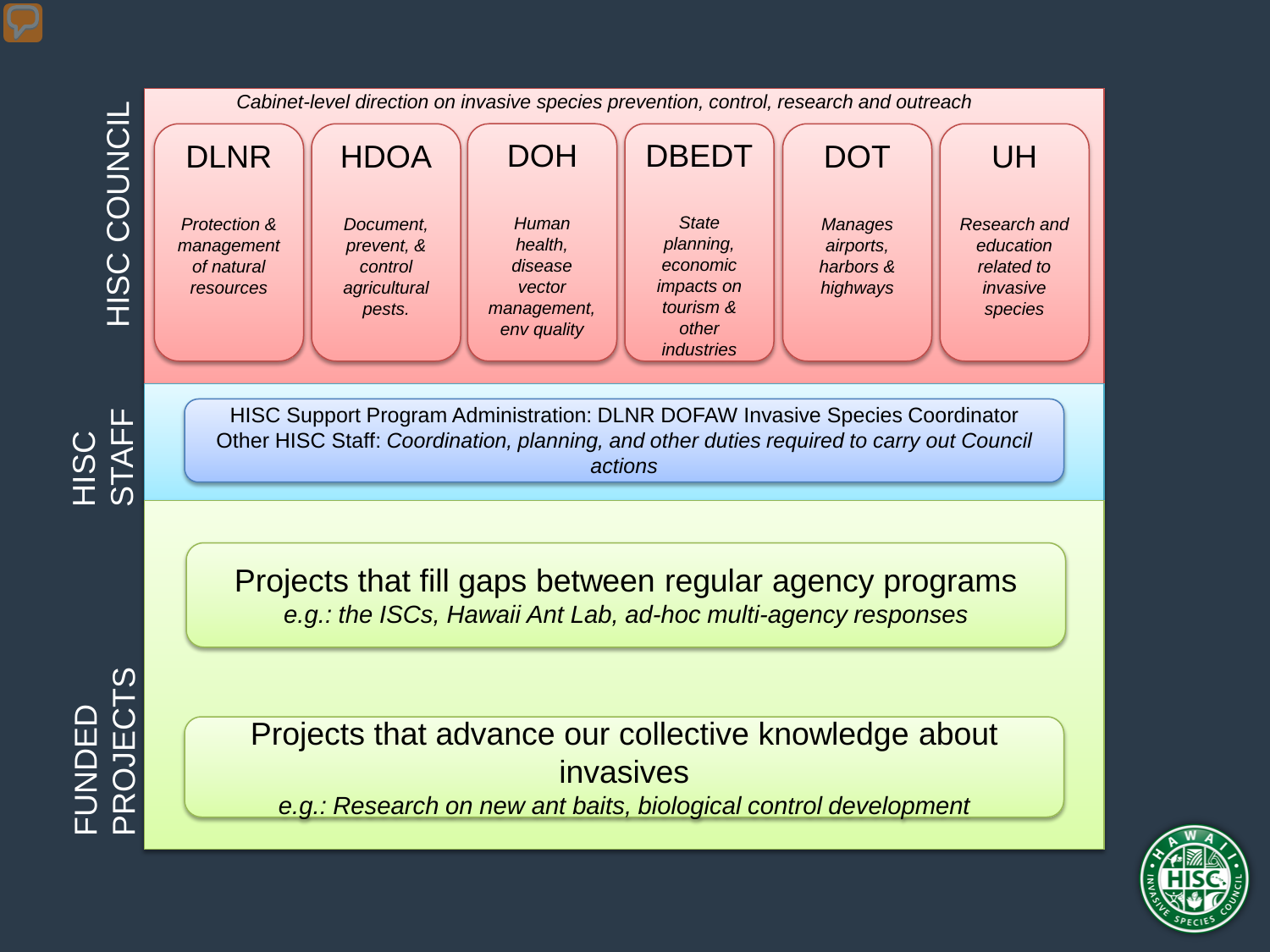## Multi-level Partnerships

Invasive Species **Hawai**'i Ant Lab **Committees** 

#### & Watershed Partnerships







**CGAPS** 

**COORDINATING GROUP ON ALIEN PEST SPECIES** 



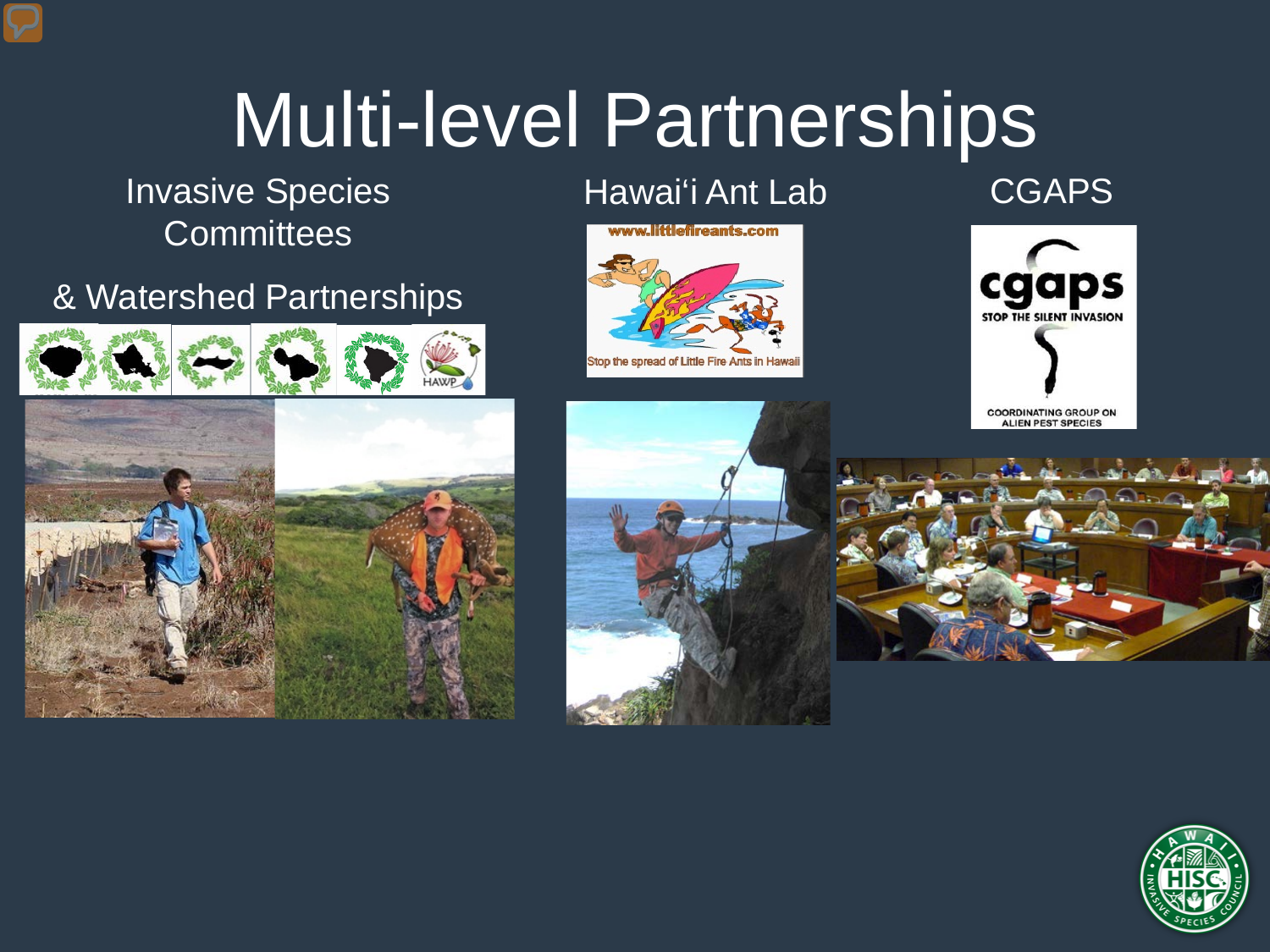### **2017 Baseline Known Gaps**

| <b>FUNDING</b>                | <b>STAFF</b>                       | <b>FACILITIES</b>            | <b>POLICY</b>                                     | <b>INFORMATIONAL</b>                    |
|-------------------------------|------------------------------------|------------------------------|---------------------------------------------------|-----------------------------------------|
| Soft funds                    | Fewer staff now<br>than in 2008 at | Inspection facilities        | <b>Ballast and biofouling</b>                     | Import database                         |
| Shrinking fed<br>grants       | multiple agencies                  | <b>Biocontrol facilities</b> | Interisland nursery<br>certification & inspection | <b>Risk assessments</b>                 |
| 1.4% of budget<br>to DLNR and |                                    |                              | Non-ag inspection                                 | <b>Sufficient investments</b><br>in R&D |
| <b>HDOA</b>                   |                                    |                              |                                                   |                                         |





Positions, 2008-2017

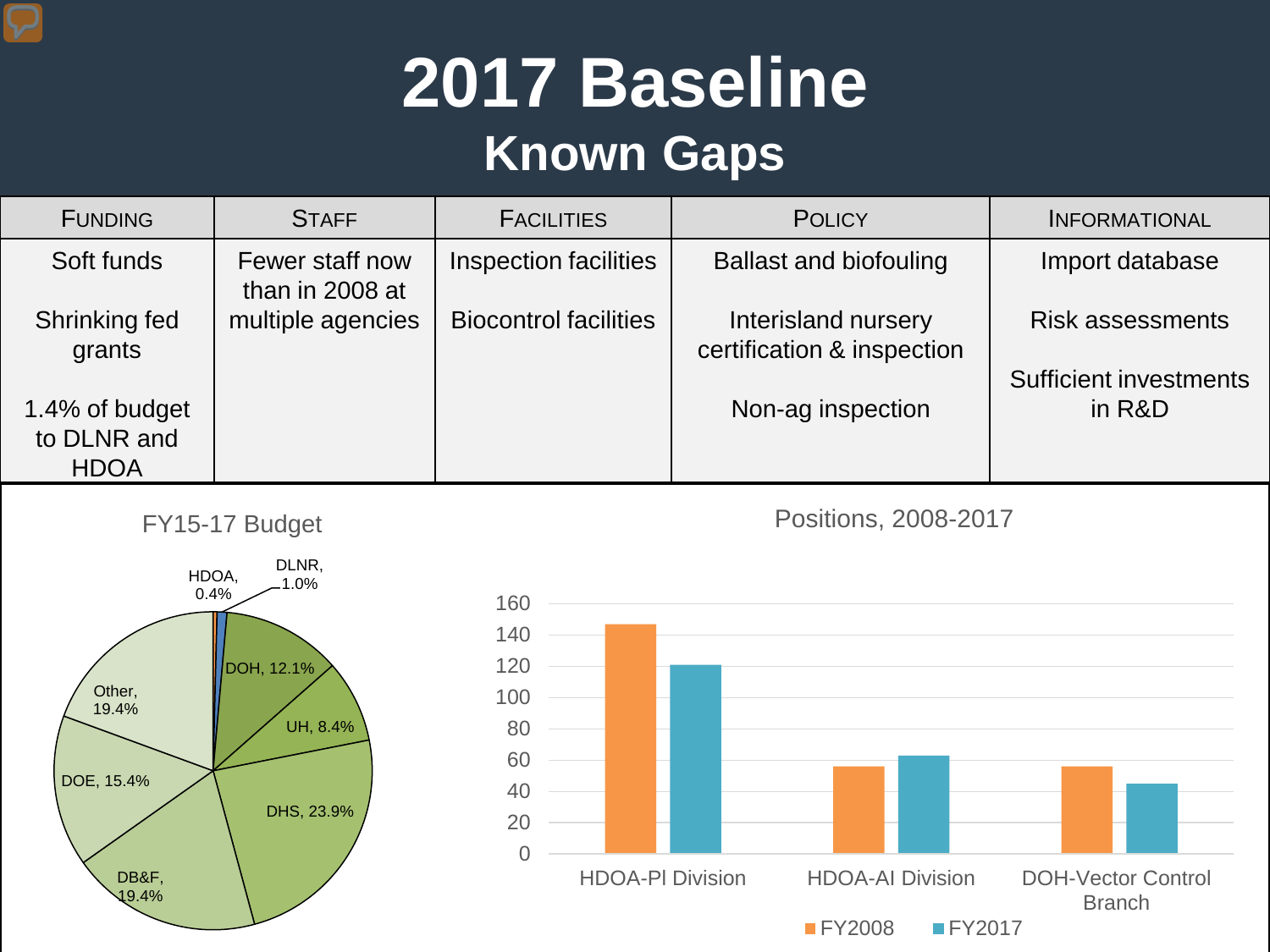## The Hawaii Interagency Biosecurity Plan 2017-2027

- **Comprehensive in scope**
- *❖* **Multidisciplinary, collaborative approach**
- **150 action items to address gaps and weakness in our biosecurity system**
- **A 10-year path forward**



**STATE OF HAWAII**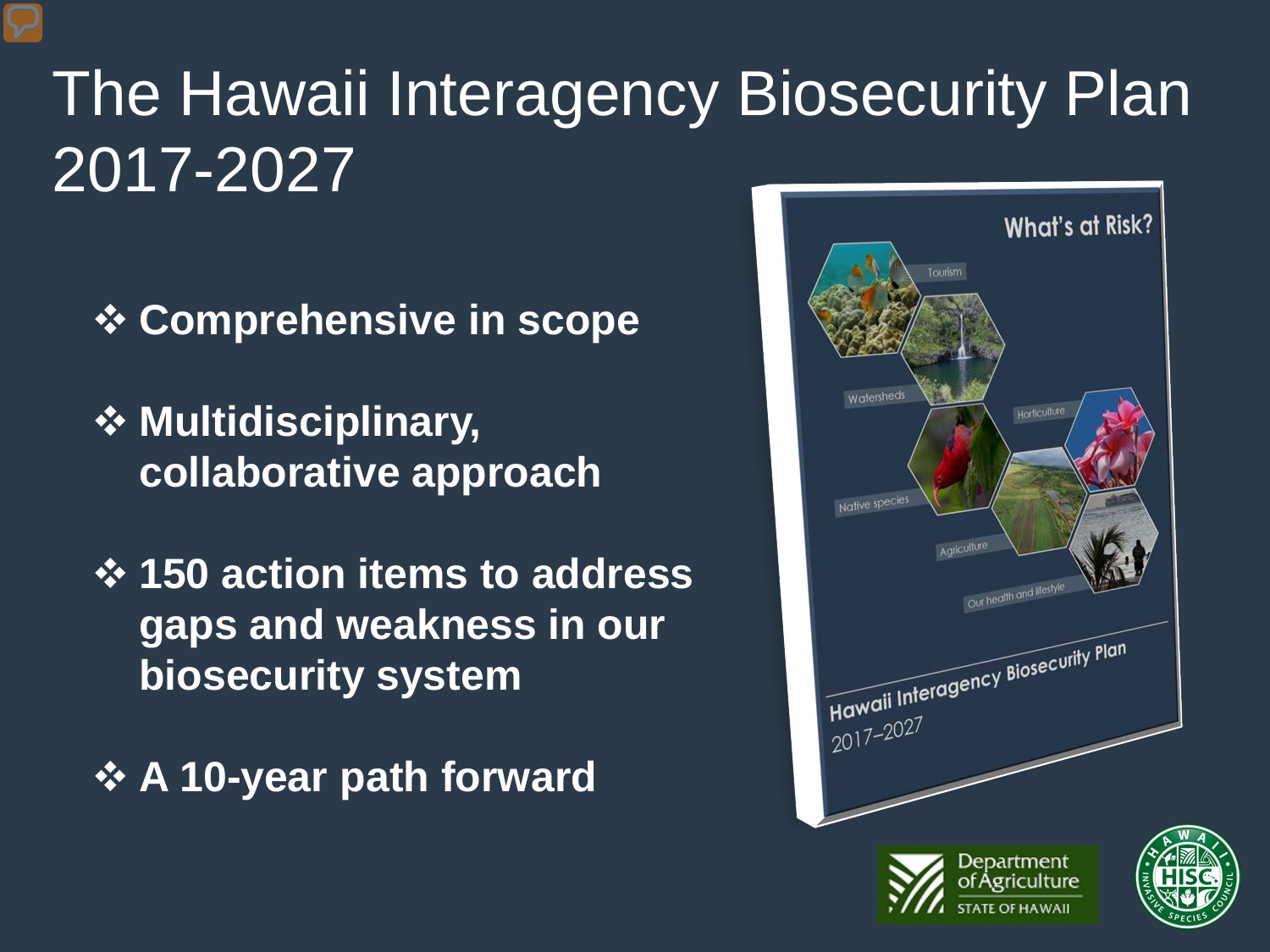## **Biosecurity in 2027**

- **☆ Risk assessments and electronic manifesting**
- **☆ Regulation of ballast and biofouling**
- **Inspection facilities**
- **❖ Doubled inspection staff, for both imports and interisland shipments**
- **Field capacity at DLNR & DOH**
- **❖ Stable funding for the ISCs**
- $\triangle$  **HDOA biocontrol facility**
- *<b>☆ New outreach tools*









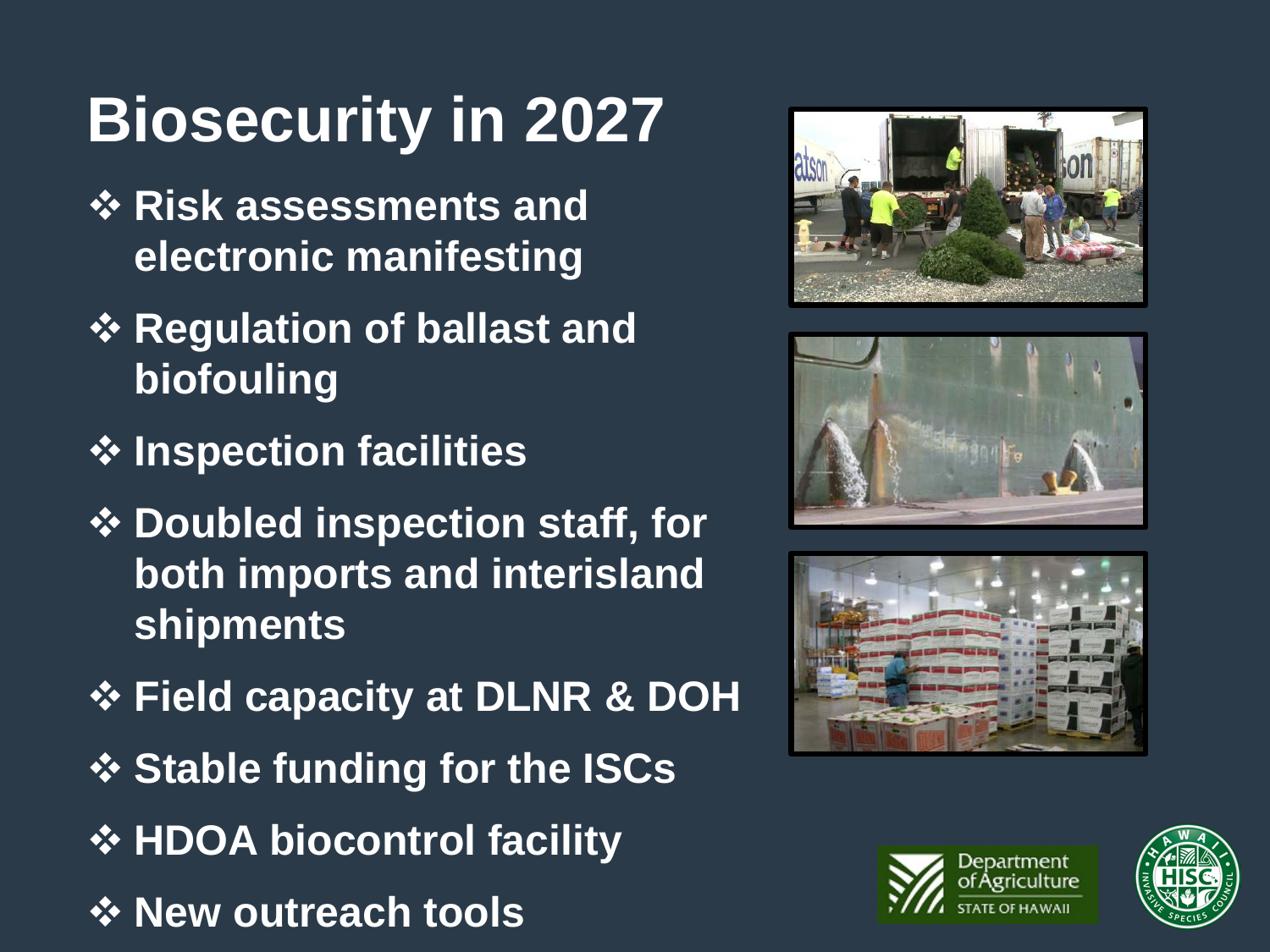## **HIBP Progress**

**147 actions** in the Hawaii Interagency Biosecurity Plan (HIBP) provide a roadmap to a safer, more sustainable Hawaii. Implementation is underway and ahead of schedule.